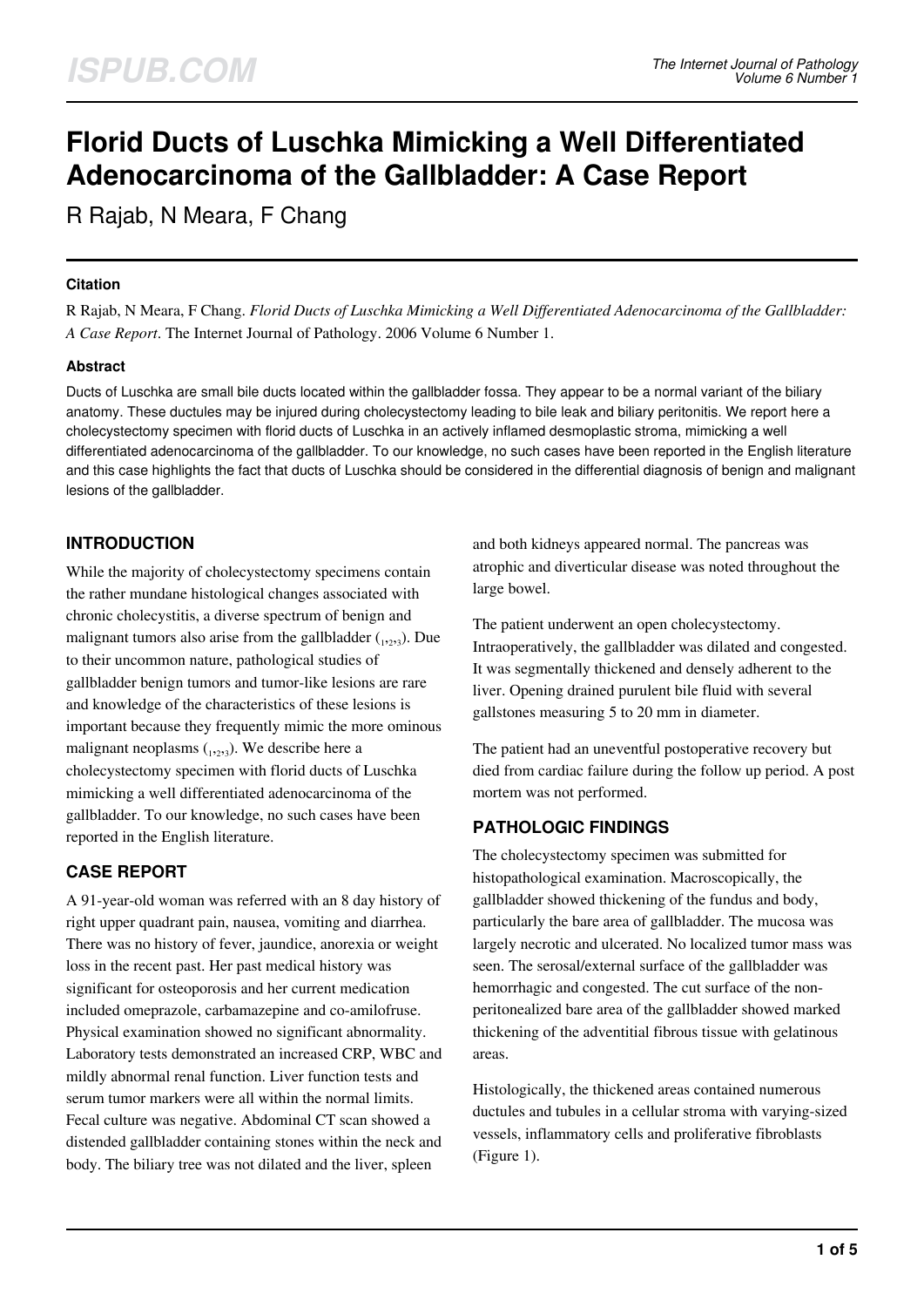The ductules were small to medium-sized and were located within and at the periphery of the liver-side connective tissue. No similar ductules were identified within the submucosa or the muscularis propria. The ductules were lined by cuboidal to flattened biliary epithelium and were often surrounded by a dense collagenous collar (Figure 1). Some of the ductules were infiltrated by neutrophils and the lining epithelium showed regenerative and inflammatory atypia (Figure 1). Scanty eosinophilic debris was present in the ductules, but no bile pigment was seen. The adventitial connective tissue showed edema with a proliferation of fibroblasts and capillaries, giving a desmoplastic appearance.

Pathol 1996; 27(4):360-5.

#### **Figure 1**

Figure 1: Florid ducts of Luschka mimicking a well differentiated adenocarcinoma of the gallbladder (1A & 1B, H&E staining) and (1C, pancytokeratin MNF116 immunostaining).



#### **Figure 2**

Figure 2: Groups of Luschka ducts in a desmoplastic stroma (1A) showing positive immunostaining for pancytokeratin MNF116 (2B) and a low proliferative index as evidenced by MIB-1 staining (2C).



The lining epithelium of the ductules was positive for cytokeratin (MNF116) and negative for p53 (Figure 2). Immunostaining for epidermal growth factor receptor (EGFR) was also negative. Stromal cells were immunoreactive for vimentin and smooth muscle actin. MIB-1 immunostaining showed a mild increase in the proliferative index of the stromal cells only, and no mitotic activity was seen in ductular epithelium (Figure 2).

The overlying mucosa was severely inflamed and flattened. Regenerative changes were noted in the epithelium, but no evidence of dysplasia was identified. The muscularis propria was hypertrophic. Elsewhere, the gallbladder showed acute transmural inflammation, edema, vascular congestion and hemorrhage. Occasional Rokitansky-Aschoff sinuses were noted throughout the gallbladder wall.

The morphological features and the topographical distribution of these ductules were consistent with ducts of Luschka. Therefore, the final diagnosis of this cholecystectomy specimen was cholelithiasis, acute cholecystitis and florid ducts of Luschka. The entire gallbladder was examined histologically and no invasive malignancy was seen.

### **DISCUSSION**

Bile ducts of Luschka (also called supravesicular ducts) are small bile ducts located within the gallbladder fossa  $(4, 5, 6)$ . This region of the gallbladder is not covered by serosa and thus there is continuity of the connective tissue layer of the gallbladder with the interlobular connective tissue of the liver. Ducts of Luschka are a fairly common histological finding, being present in up to 10% of cholecystectomy specimens  $_{4,5,6}$ ). Histologically they are small, less than 1 mm diameter, ductules lined by cuboidal biliary epithelium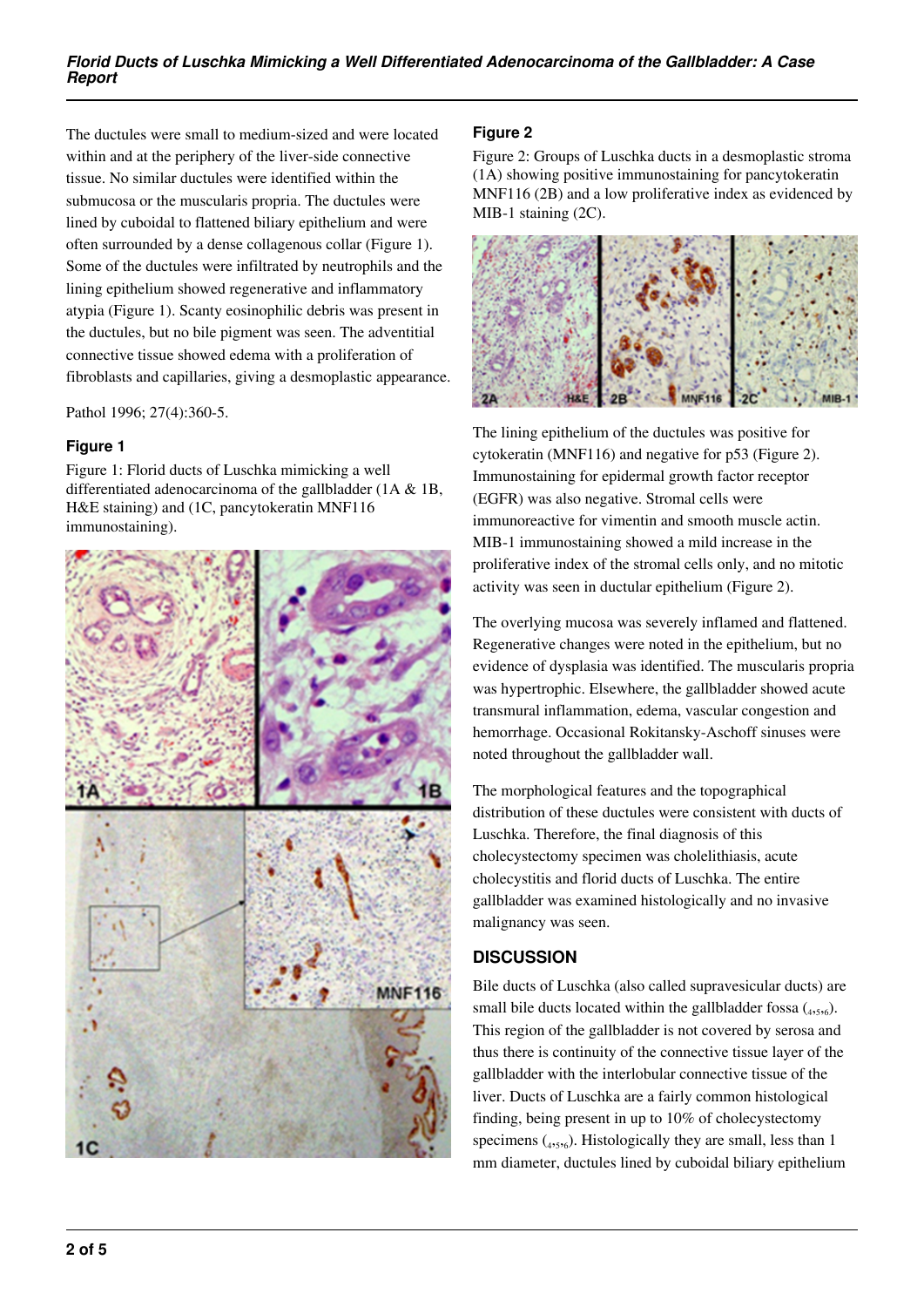often associated with a collar of fibrous connective tissue. The physiological function of these ductules is not known. They appear to be a normal variant of the biliary anatomy (6 ). It has been hypothesized that bile is perhaps reabsorbed into the liver through these ductules  $_{4,6}$ ), however although these ducts may communicate with intrahepatic bile ducts they usually have blind distal ends and do not open into the gallbladder. Their surgical significance lies in the fact that they can be injured during cholecystectomy and are a well recognized cause of bile leak and biliary peritonitis in both adults and children  $(4,5,6)$ .

The differential diagnosis of Luschka ducts includes both benign and malignant lesions, such as Rokitansky-Aschoff sinuses, adenomyomatous hyperplasia and well differentiated adenocarcinoma.

From a morphological point of view, the Rokitansky-Aschoff sinuses of the gallbladder are of the typical pulsiontype pseudodiverticuli consisting of pouches of mucosa projecting through and beyond the proper muscle layers of the gallbladder so that they come to lie in the subserosal layer  $_{1,2}$ ). These glandular spaces are generally larger and the lining epithelium is taller than that found in Luschka ducts. Anatomically, the Rokitansky-Aschoff sinuses are linked to the gallbladder lumen, but ducts of Luschka are solely located in the advantitial connective tissue and do not open into the gallbladder. Adenomyomatosis of the gallbladder is histologically composed of groups of Rokitansky-Aschoff sinuses accompanied by thickening of the muscular and mucosal layers  $_{1,2}$ ). Depending on the location and the extent of the lesion, it is generally divided into fundic, segmental and generalized types. The localized variants (fundic or segmental) are the most common and are also known as an adenomyoma  $_{1,2,3}$ ).

The Luschka ducts must also be distinguished from well differentiated adenocarcinoma. As shown in the current case, this differential diagnosis may become particularly difficult when numerous glandular structures are present in an actively inflamed, desmoplastic appearing stroma. Macroscopically, adenocarcinoma of the gallbladder usually appears as a pale, grey-white mucosal mass infiltrating into the wall (1,3). However, occasional cases are detectable only as subtle thickenings of the gallbladder wall that may be very difficult to distinguish grossly from benign lesions such as xanthomatous cholecystitis  $\binom{1}{7}$  and adenomyomatous hyperplasia (1,2). Microscopically, adenocarcinoma of the gallbladder is characterized by invasive glandular structures

formed by cytologically atypical cuboidal or tall columnar cells with intracellular mucin, occasional goblet cells and endocrine cells. An intense desmoplastic reaction surrounding the invading glands is characteristic and useful in distinguishing true invasion from mimics  $_{1,3}$ ). Helpful clues that favor the diagnosis of benign Luschka ducts include their specific location within the non-peritonealized gallbladder fossa, a densely collagenous collar surrounding the ductules and the lack of a truly infiltrative growth pattern. The degree of cytological atypia and the mitotic activity in an invasive adenocarcinoma typically exceeds that seen in benign Luschka ducts. Furthermore, lymphovascular and perineural invasion as well as glandular foci with a less well differentiated appearance may be seen in carcinoma specimens when the tumor is adequately sampled.

Immunohistochemistry may be helpful in distinguishing adenocarcinoma from florid reactive and inflammatory epithelial changes. In contrast to normal epithelium or reactive epithelial changes associated with cholecystitis, high grade dysplasia and adenocarcinoma often show a high proliferative index and diffuse nuclear labelling for p53  $(s_{39,10})$ . Consistent with this observation, the ductular epithelium in this case was completely negative for p53. A mild increase in the proliferative index was seen in the stromal cells, but no mitotic activity was noted in the ductular epithelium. While this data is supportive, we strongly believe that the differential diagnosis rests upon the hematoxylin and eosin (H&E) findings and an awareness of these morphological features by pathologists is imperative to prevent misdiagnosis.

### **ACKNOWLEDGEMENT**

The skillful technical assistance of Mr K Marsden (BMS) is gratefully acknowledged.

## **CORRESPONDENCE TO**

Dr. Fuju Chang, MD, PhD, Consultant pathologist, Department of Histopathology, St Thomas' Hospital, Guy's & St Thomas' NHS Foundation Trust, Lambeth Palace Road, London SE1 7EH, UK Tel (+44)-20-7188 2924; Fax (+44)-20-7188 8391; Email: fuju.chang@gstt.nhs.uk

### **References**

1. Albores-Saavedra J, Henson DE, Klimstra DS. Tumors of the gallbladder, extrahepatic bile ducts and ampulla of Vater. In: Atlas of Tumor Pathology, 3rd series. Washington, DC: Armed Forces Institute of Pathology, 2000. 2. Levy AD, Murakata LA, Abbott RM, Rohrmann Jr CA.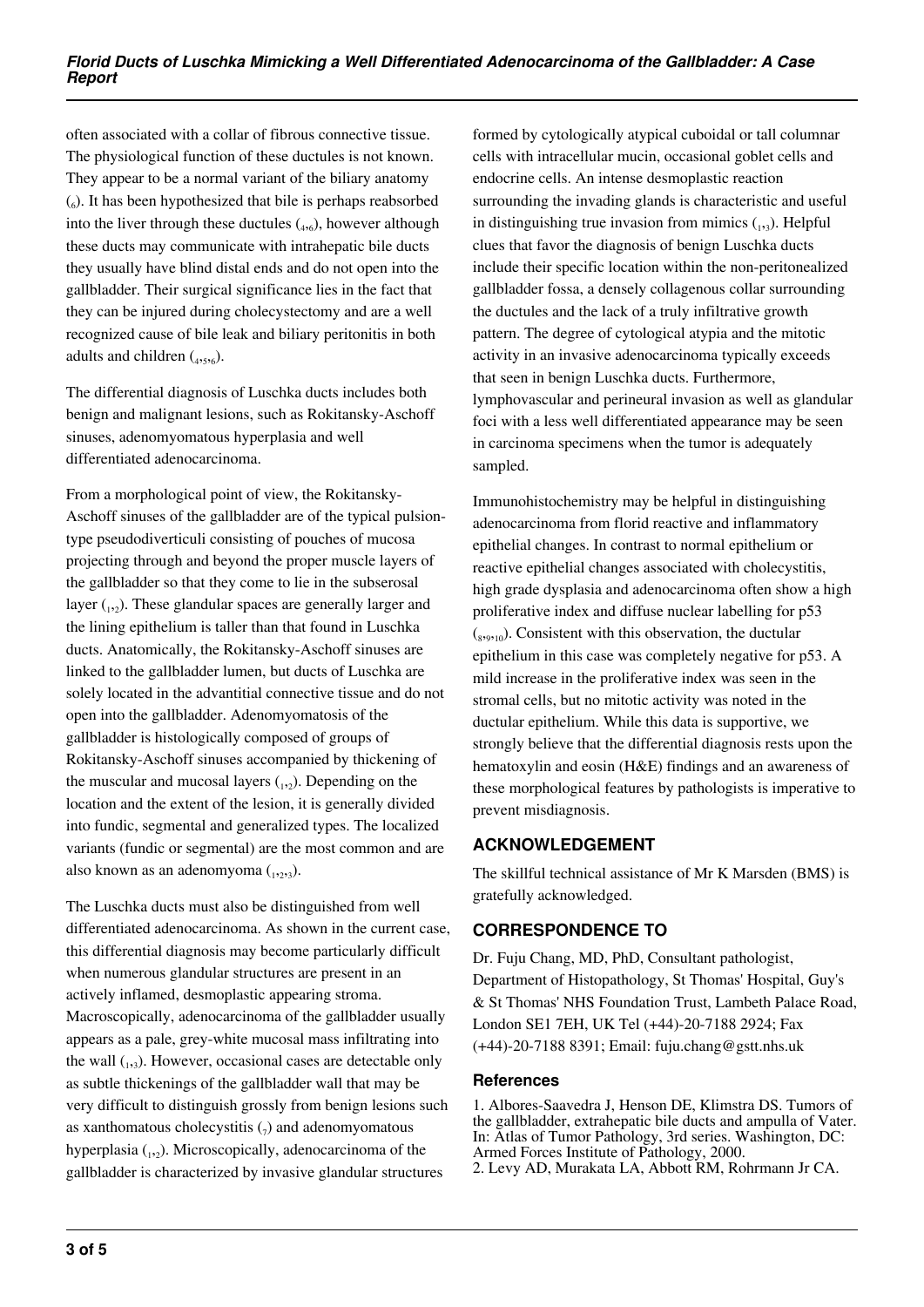Benign tumors and tumorlike lesions of the gallbladder and extrahepatic bile ducts: radiologic-pathologic correlation. RadioGraphics 2002; 22(2):387-413.

3. Hansel DE, Maitra A, Argani P. Pathology of the gallbladder: a concise review. Cur Diagn Pathol 2004;  $10(4):304-17.$ 

4. Mcquillan T, Manolas SG, Hayman JA, Kune GA. Surgical significance of the bile duct of Luschka. Br J Surg 1989; 76(7):696-8.

5. Braghetto I, Bastias J, Csendes A, Debandi A. Intraperitoneal bile collections after laparoscopic cholecystectomy: causes, clinical presentation, diagnosis, and treatment. Surg Endosc 2000; 14(11):1037-41.

6. Sharif K, de Ville de Goyet J. Bile duct of Luschka leading to bile leak after cholecystectomy - revisiting the biliary anatomy. J Pediatr Surg 2003; 38(11):21-3. 7. Pantanowitz L, Goldar-Najafi A, Nasser I. Xanthogranulomatous choledochitis mimicking cholangiocarcinoma. Pathol Int 2004; 54(3):213-5. 8. Kamel D, Paakko P, Nuorva K, Vahakangas K, Soini Yl. p53 and c-erb-2 protein expression in adenocarcinoma and epithelial dysplasias of the gall bladder. J Pathol 1993;  $170(1):67-72$ 

9. Oohashi Y, Watanabe H, Ajioka Y, Hatakeyama K. p53 immunostaining distinguishes malignant from benign lesions of the gallbladder. Pathol Int 1995; 45(1):58-65. 10. Wistuba II, Gazdar AF, Roa I, Albores-Saavedra J. p53 protein overexpression in gallbladder carcinoma and its

precursor lesions: an immunohistochemical study. Hum